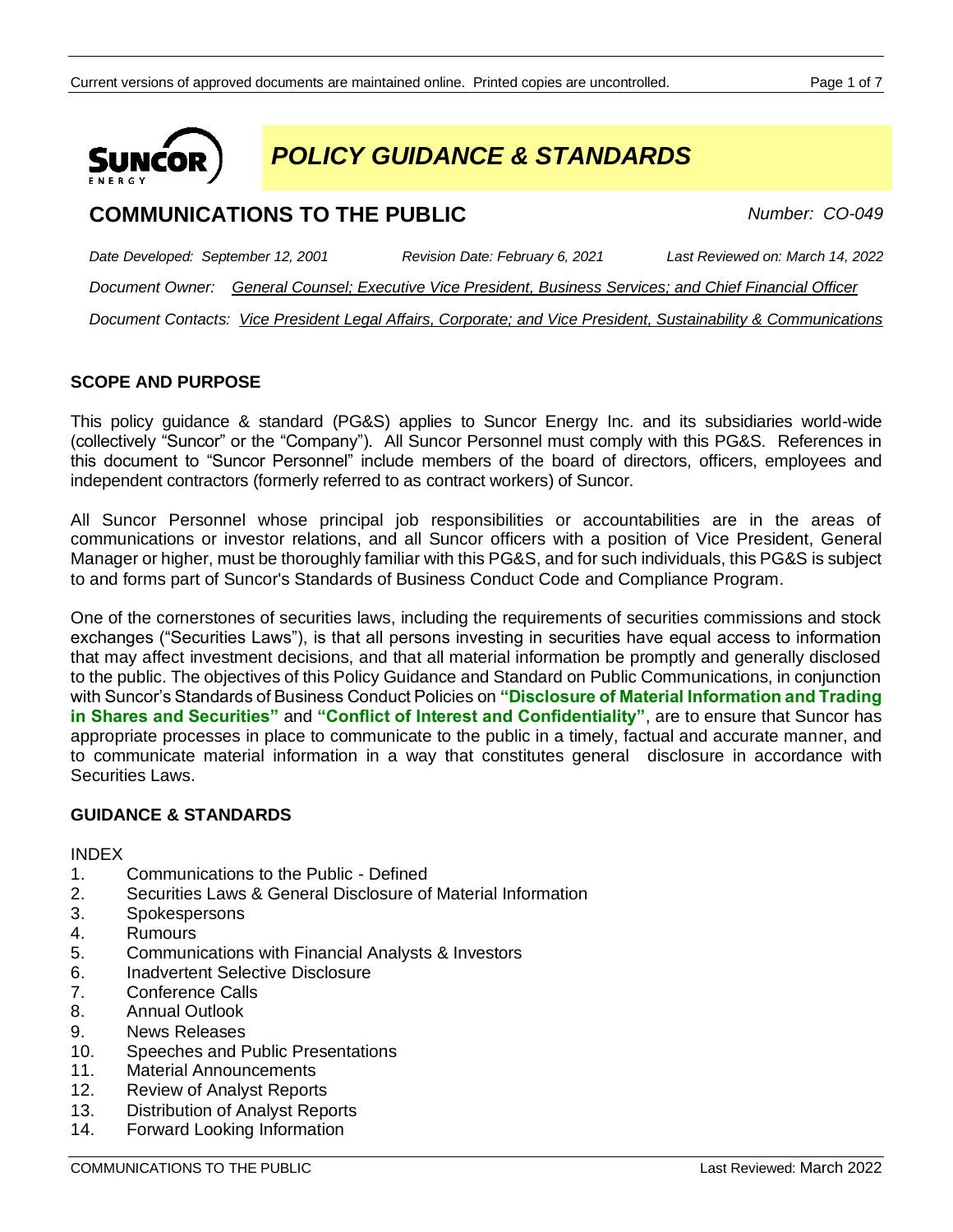- 15. Quiet Period
- 16. Internet, Intranet & Extranet
- 17. Disclosure Archive

### 1. COMMUNICATIONS TO THE PUBLIC - DEFINED

This PG&S applies to all of the Company's communications to the public. A *communication to the public* is a communication made under any circumstances where it is placed in, or is likely to enter, the public domain, and can include communication to employees generally, that is not expressly subject to an obligation of confidence**.** Suncor's communications to the public include, but are not limited to:

- formal written documents such as shareholder reports, annual information forms, press releases, proxy circulars and financial statements (including management's discussion and analysis);
- newsletters, letters to shareholders, environment and social responsibility reports that are made generally available outside the Company;
- internal and external web site (or intranet) content;
- investor presentations, advertising and marketing literature;
- employee newsletters; and
- oral presentations by Suncor Personnel on behalf of Suncor, such as speeches, investor presentations and analyst / media conferences, professional and industry conferences, interviews and meetings, whether or not stated to be on a "confidential" or "off the record" basis.

### 2. SECURITIES LAWS & GENERAL DISCLOSURE OF MATERIAL INFORMATION

Under Securities Laws, *general disclosure* requires two things: (1) broad public dissemination; and (2) sufficient time thereafter for public investors to analyze the information. For the purposes of this standard, *"broad public dissemination"* is achieved through a news release distributed through a widely circulated news or wire service that provides simultaneous national and/or international distribution, including distribution to all applicable stock exchanges and securities regulatory authorities, as well as major financial media.

Posting of material information on our web site should occur concurrently with or shortly after the news release, but posting alone is not broad public dissemination. A press conference or conference call may be scheduled for a time shortly following the news release.

In addition, Securities Laws recognize that time is required for markets to absorb the impact of such information, although the applicable period of time is not prescribed by law. Under stock exchange practices, trading halts pending material announcements ordinarily last for periods of between one half hour and two hours. Accordingly, for the purposes of this PG&S, under most circumstances, a period of two hours following distribution via newswire must elapse before information is deemed to be broadly and publicly disseminated.

Suncor has a Material Information Committee. One of the roles of this committee is to assist the Chief Executive Officer ("CEO"), or in his or her absence, the Chief Financial Officer ("CFO"), in making judgments on materiality and other disclosure issues. Suncor Personnel who become aware of information that they believe is material and not within the knowledge of Suncor's management, should refer to the PG&S relating to **"Disclosure of Material Information & Trading in Shares & Securities"** for guidance.

#### 3. SPOKESPERSONS

COMMUNICATIONS TO THE PUBLIC Last Reviewed: March 2022 The primary spokespersons for the Company are the CEO, Chief Operating Officer ("COO"), CFO, Executive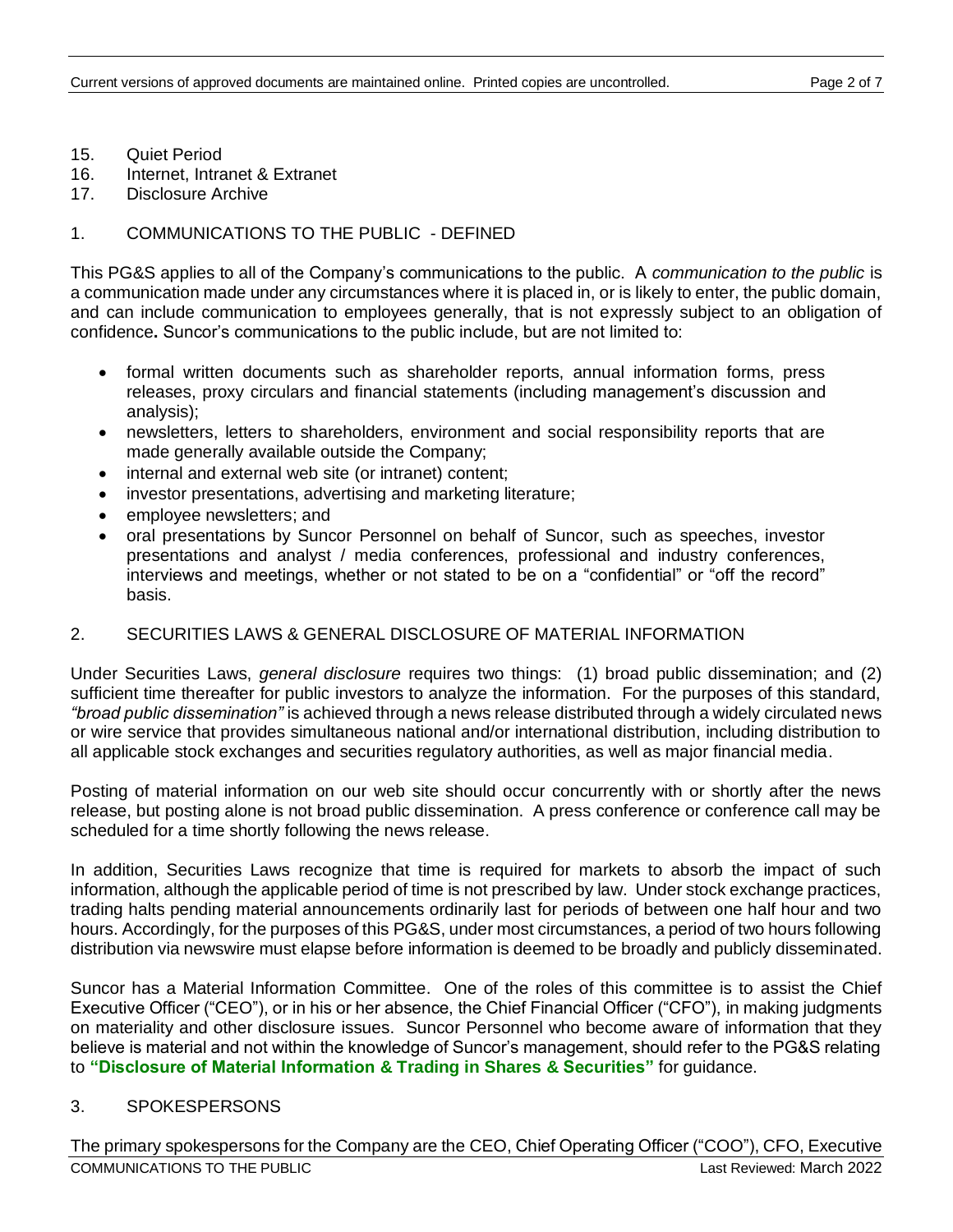Vice President and Chief Sustainability Officer, Vice President, Sustainability & Communications, Vice President, Investor Relations, Director, Strategic Communications & Content Strategy and Manager, Media & Issues Management. Within each business unit, the chief executive of that business unit is a designated spokesperson for that business unit. These spokespersons may, from time to time, designate others to communicate on behalf of the Company either in their absence or in response to a specific enquiry or category of enquiry. The spokespersons named above shall keep a current written list of other such designated spokespersons and shall ensure that the list is available to the communications departments in each of Suncor's businesses, including the corporate office. Suncor Personnel other than the appropriate designated spokespersons shall not issue communications to nor respond to enquiries about Suncor from the media, members of the investment community, or other members of the public. Suncor Personnel shall promptly refer all such enquiries to the appropriate designated spokesperson or, in cases of doubt, the Vice President, Sustainability & Communications or the Vice President, Investor Relations.

### 4. RUMOURS

It is Suncor's standard policy not to confirm or deny market rumours or speculation. If a stock exchange or a securities regulatory authority requests the Company to issue a statement in response to such rumours or speculation, the Material Information Committee will consider the matter and authorize the appropriate response. In addition, the Vice President, Investor Relations or Vice President, Sustainability & Communications, may, where it is deemed appropriate, in their discretion, and where it will not otherwise constitute selective disclosure or otherwise contravene this PG&S, correct misinformation in the public domain that may arise from spurious rumours that are not widespread and not reasonably expected to impact the market.

#### 5. COMMUNICATIONS WITH FINANCIAL ANALYSTS & INVESTORS

The CEO, COO, CFO or Vice President, Investor Relations, must approve all written materials and oral presentations to the investment community, including financial analysts and investors. All such presentations shall be derived from the Company's public disclosure record and shall be vetted by one of the foregoing or a delegate, and by the Disclosure Committee, to ensure consistency and conformity with same. Under no circumstances shall material non-public information be provided to any person (including without limitation any member of the media or investment community) prior to *general disclosure* (this practice, which is unlawful, is called "Selective Disclosure"), except under the limited circumstances permitted by Securities Laws. $1$ 

The CEO, COO, CFO or Vice President, Investor Relations, or their delegates, will attend all meetings with the investment community. Unless authorized by a member of the Material Information Committee, at least two designated spokespersons from the Company must be present at all meetings with the investment community.

# 6. INADVERTENT SELECTIVE DISCLOSURE

If material non-public information is inadvertently disclosed selectively, the Company will take immediate action to achieve general disclosure of the material information as soon as possible, and in any event within 24 hours

<sup>&</sup>lt;sup>1</sup> Under Securities Laws, certain information may be disclosed without violating the law, where disclosure is in the necessary course of business and is made in circumstances designed to ensure there will be no misuse of the information. In appropriate circumstances, this exception could cover, on a "need to know" basis, vendors, suppliers or strategic partners, employees, officers and board members, lenders, legal counsel, auditors, financial advisors, underwriters, parties to negotiations, labor unions and industry associations, government agencies and non-governmental regulators, and credit rating agencies. Under these circumstances a written confidentiality agreement or other assurance of confidentiality is required to ensure the information will not be used unlawfully. Only those persons expressly authorized to disclose information in these circumstances may do so. This exception does not permit a company to make a selective disclosure to the media, an analyst, an institutional investor or other market professional.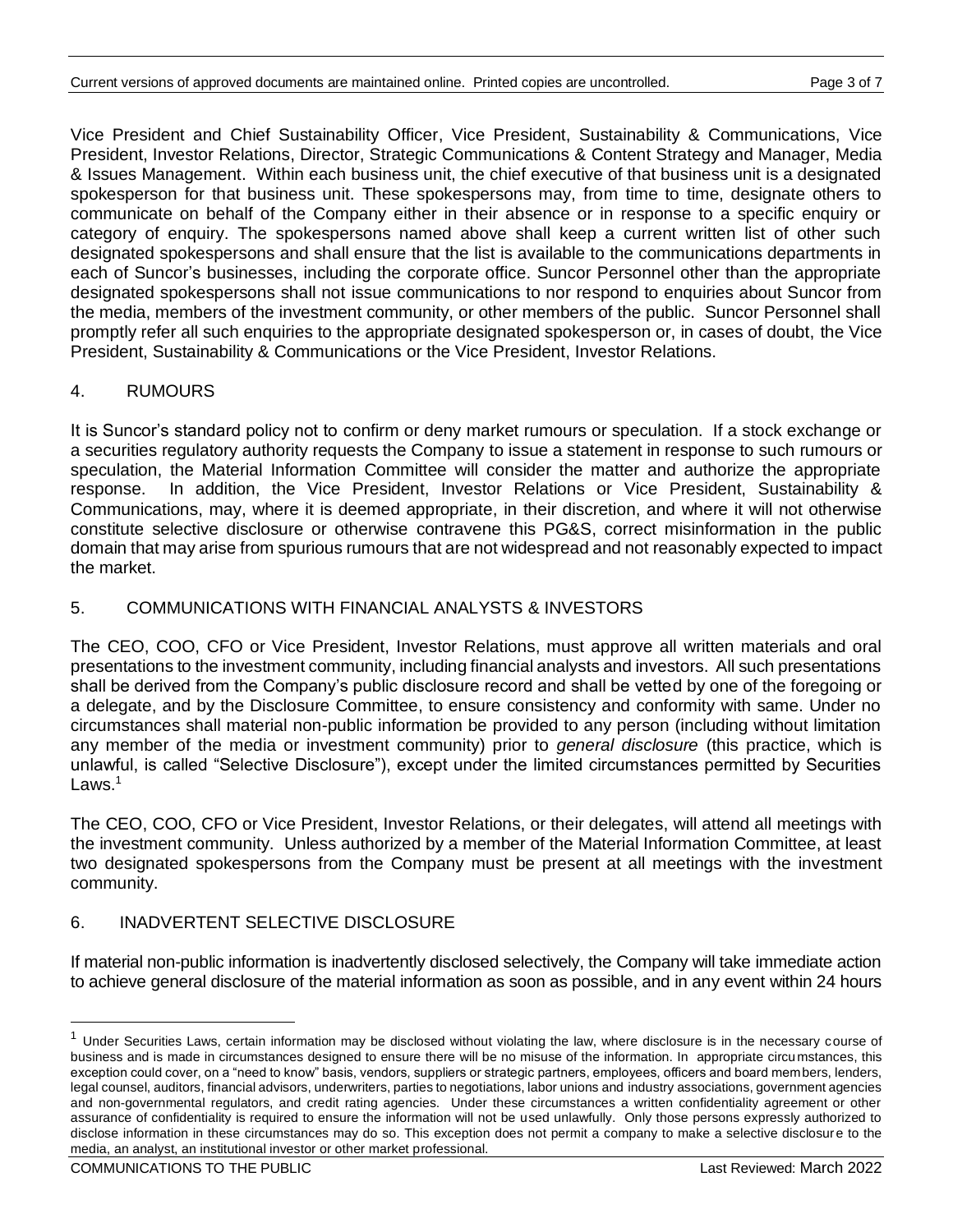of discovering there has been inadvertent Selective Disclosure. The Material Information Committee will be promptly informed of such inadvertent Selective Disclosure and may provide direction as to any steps to be taken by the Company pending general disclosure, which may include requesting a trading halt.

#### 7. CONFERENCE CALLS

Suncor maintains a policy of open communication with stakeholders subject to business exigencies including maintenance of Suncor's competitive position, and compliance with legal obligations including confidentiality obligations and Securities Laws. Accordingly, where practical, Suncor will hold conference calls for the purpose of discussing annual and quarterly earnings, outlook and outlook updates, and major corporate developments. All such conference calls shall be preceded by a news release and Suncor web site announcement describing how the call may be accessed, and may also be announced by direct invitations to analysts, investors, the media and other particular interest groups, to permit all interested persons to participate either on an interactive or "listen-only" basis, as appropriate in the circumstances. In general, the public will be provided with "listen-only" access to investor and media conference calls. An audio recording of the call will be made available to the public on the Company's web site for a period of 90 days following the date of the conference call.

### 8. ANNUAL OUTLOOK

The Company shall issue an annual outlook before or early in each financial year to assist the investment community in understanding the Company's expectations for key performance factors. The performance factors to be addressed in the outlook will be determined by the CFO and/or the Vice President, Investor Relations. Prior to issuance, the outlook release shall be vetted by the Company's Disclosure Committee and reviewed and approved by the Audit Committee of the Company's board of directors. The outlook shall be reviewed quarterly and otherwise at such time or times as the CFO determines. In addition, should any material events or circumstances occur that the CFO reasonably believes will materially alter the issued outlook including any update thereto, the Company shall promptly issue an update. The Company shall establish and implement reasonable due diligence procedures for preparation of the outlook and updates thereto. The Company's outlook and all updates to same shall be broadly and publicly disseminated.

#### 9. NEWS RELEASES

All news releases issued by Suncor containing business information that would be of general interest to the investment community or that contains otherwise sensitive information, must be approved by Corporate legal counsel. Ideally the following additional approvals are required, in addition to approval by Corporate legal counsel, prior to these documents being issued:

| <b>TYPE OF INFORMATION</b>                                                                                 | <b>APPROVAL BY:</b>                                |
|------------------------------------------------------------------------------------------------------------|----------------------------------------------------|
| Information relevant to the investment community                                                           | Vice President, Investor Relations, CFO, COO and   |
|                                                                                                            | CEO, or delegate                                   |
| Financial or other quantitative information that has not   CFO or Vice President, Controller, or delegate* |                                                    |
| been previously disclosed                                                                                  |                                                    |
| Other sensitive information                                                                                | The applicable Executive or Senior Vice President, |
|                                                                                                            | the COO, the CEO, or delegate                      |
| Material information                                                                                       | See "Material Announcements" below                 |

\*In some circumstances the release of significant financial information may require approval of the Audit Committee of the Company's board of directors and of the Disclosure Committee, as determined by the CFO or Vice President and Controller in accordance with criteria approved by the Audit Committee from time to time.

As news releases may have to be issued on short notice, there may be circumstances where not all approvals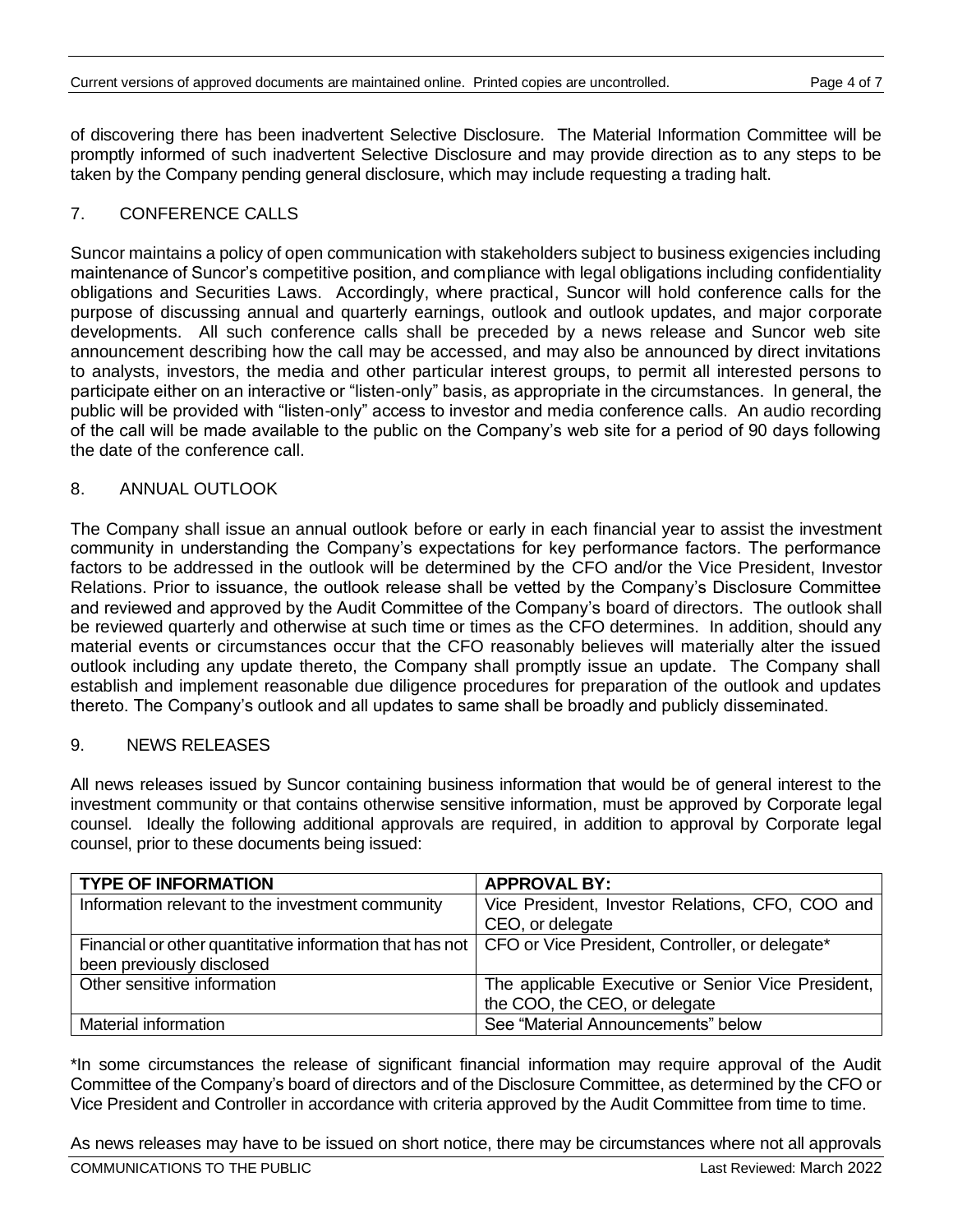will be obtained on a timely basis. In that situation the Vice President, Sustainability & Communications or the Director, External Communications, together with those approving officers who are available to provide approval, shall exercise judgment in making a decision to release news even though all approvals have not been obtained.

In all cases, it is the responsibility of the Director, External Communications to ensure the information contained is accurate and aligned with prior disclosure and future business strategies. This may mean that review by a variety of experts in Corporate and/or the business units, may also be required.

#### 10. SPEECHES AND PUBLIC PRESENTATIONS

When Suncor Personnel are asked to make a public presentation on behalf of Suncor, if they will be presenting information that is not already on the public record, they must ensure that they have, or receive, the authorization of a designated spokesperson. All speeches or other public presentations that contain previously undisclosed business information that would be of general interest to the investment community, or that contain otherwise sensitive information, must also be approved in the same manner as news releases (see above) and in addition, must be approved by the Vice President, Sustainability & Communications or the Director, External Communications. Except with the approval of the Material Information Committee, material announcements shall not be made solely through speeches or public presentations, but rather must be made in a manner which constitutes broad public dissemination, discussed below.

#### 11. MATERIAL ANNOUNCEMENTS

Material announcements shall be made in a manner that constitutes *broad public dissemination* of information in accordance with applicable Securities Laws. Where practical, material announcements shall be made in the manner specified under Section 2 of this PG&S.

In addition, if practical, the following actions will be taken in conjunction with material announcements:

- If a stock exchange upon which Suncor's securities are listed is open for trading at the time of a proposed material announcement, prior notice of the possibility of such material announcement will be provided to the market surveillance department to enable a trading halt, if deemed necessary.
- Pending the public release of the material information, and if deemed necessary by the Material Information Committee, a trading ban will be implemented for all Suncor personnel who have knowledge of the information, pending general disclosure of the information.
- Section 10 of this PG&S applies to all material announcements. In addition, the Material Information Committee may at any time impose additional requirements relating to material announcements.

#### 12. REVIEW OF ANALYST REPORTS

Except in a quiet period (see "Quiet Period" below), the Vice President, Investor Relations, or other officer of the Company designated by the CEO, COO, CFO or Vice President, Investor Relations, may review financial analyst's reports or models upon request. Comment on same shall be limited to factual information and underlying assumptions, provided that no such comment shall be made that would constitute prohibited *Selective Disclosure*. Under no circumstances shall a financial analyst's report or opinions expressed therein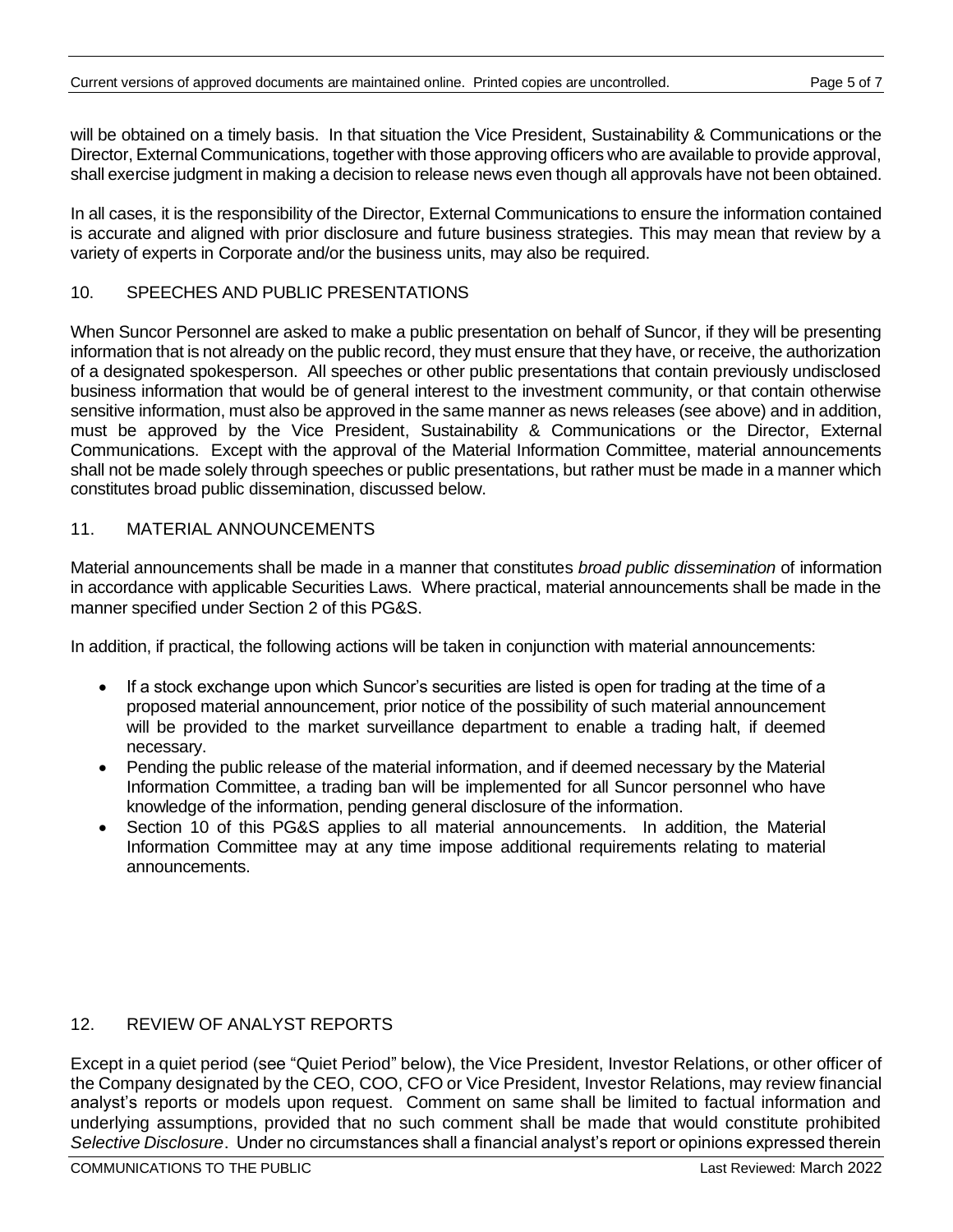be confirmed, denied or corrected by the Company (including without limitation by expression of comfort or discomfort with same) either explicitly or implicitly.

### 13. DISTRIBUTION OF ANALYST REPORTS

Distribution of analyst reports by Suncor by any means other than internal distribution on a need to know basis (including without limitation by web site hyperlink or posting) is prohibited, as such a practice could be deemed to be endorsement of the views of the analyst by the Company. However, Suncor may maintain on its web site a list of analysts covering the Company, with analyst contact information, provided that (1) Suncor has the analysts (or analyst firm's) consent; and (2) the listing is kept current and contains a list of ALL analysts reasonably known covering the Company.

#### 14. FORWARD LOOKING INFORMATION

Suncor shall not provide forecasts or projections of future earnings ("Forward Looking Financial Information, or "FOFI") unless such FOFI has been specifically authorized by the CFO or CEO or included in a document that has been approved by Suncor's board of directors or the Audit Committee thereof. However, the Company may make forward looking statements that do not constitute FOFI to enable the public to view the Company and its prospects and plans through the eyes of management. Such forward looking statements may include information relating to expected production growth or decline based on known factors and trends, capital spending plans, plans for new projects and other aspects of the Company's business.

Forward looking statements in written documents will be clearly identified as forward looking. These statements will be accompanied with meaningful and proximate cautionary language that warns investors that there is a risk the statements could change materially, identifies material assumptions upon which the forward looking statements are based and where appropriate and practical includes a sensitivity analysis to indicate the extent to which different business conditions could affect actual outcomes. Oral forward looking statements, including such statements in conference calls, speeches or at shareholder or investor meetings, will be similarly qualified with oral cautionary statements to the same effect. Forward looking statements will also be accompanied by a statement that disclaims the Company's intention or obligation to update or revise same, whether as a result of new information, future events or otherwise, unless the Company is otherwise required to do so under relevant securities laws. Notwithstanding this disclaimer, where management believes any material forward looking statement was materially inaccurate when given, or in light of subsequent events or circumstances becomes materially inaccurate, Suncor shall take appropriate steps to update or correct such forward looking information by appropriate means.

# 15. QUIET PERIOD

Designated spokespersons will not comment to the media or investment community about the Company's earnings prospects during the quarterly "quiet periods" which will begin when the preliminary quarterly financial results ("quick fix") are circulated internally, and end following broad public dissemination of such financial results. The sole exception to the foregoing is that the Company may update its quarterly outlook during a quiet period by broad public dissemination of a guidance release and by analyst/media conference call in accordance with the procedures outlined in this standard, and may comment on its quarterly guidance update for a brief period of time after public release if such comment is limited to the public record (including the update and associated analyst / media call) and does not constitute *Selective Disclosure*.

#### 16. INTERNET, INTRANET, EXTRANET AND SOCIAL MEDIA

Suncor maintains Internet, Intranet and Extranet sites and Social Media (as defined in Suncor's Social Media Standard) that contain information directed to a variety of users including the media, investment community and Suncor Personnel. All such information is considered a public communication and, therefore, is subject to this